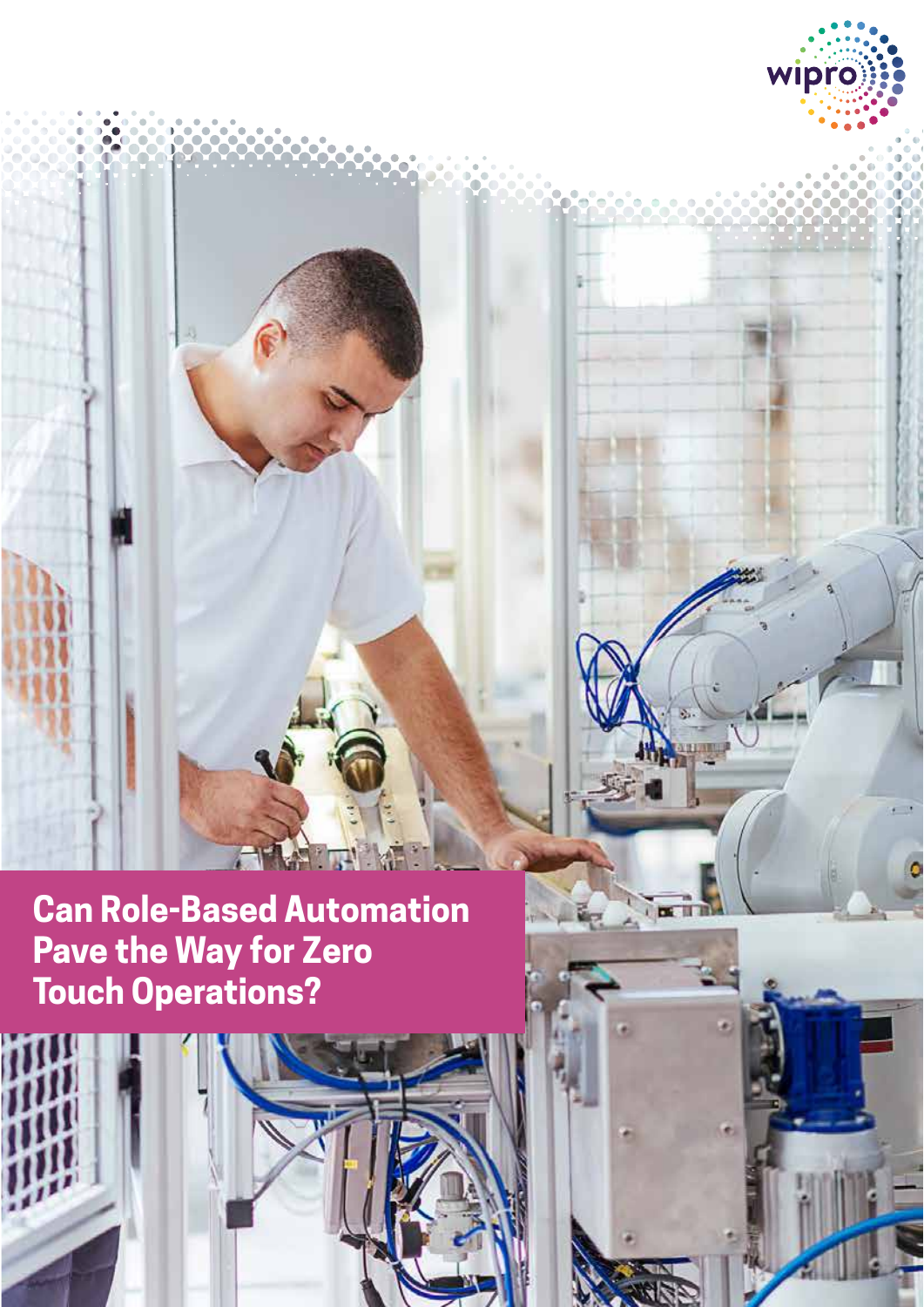#### *A shift in the focus of automation from individual use cases to all activities performed by a role will lead to technology-run operations with minimal human intervention.*

Over the last couple of years, we have seen the importance of automation in IT operations grow significantly. These automations are targeted towards enabling faster, efficient, and error-free operations. However, such use-case driven automation requires human efforts to complete the end-to-end operational activities, which are not covered by the automated use cases.

The key issue with the dependency on human resources for driving day-to-day operations is the overhead involved in resource planning, fulfillment, allocation etc., which brings with it many inefficiencies to the operations. On top of it, the risk of manual error during production changes will always remain and significant overheads will be added in terms of process to mitigate the risk. Such processes in turn, slow down the rate of change and impact the time to market for the changes required by business.

So, instead of focusing on individual use cases, if the focus of automation changes to automate all the activities that are to be performed by a role, we will be able to conceive the idea of IT operations that is run by technology for the most part and human intervention is used only where absolutely necessary. This will pave the way for zero touch operations eventually. In situations, like the current COVID-19 crisis, when most of the workforce are working from home, technology-managed operations are better for the business.

# **Some of the benefits that we can realize through the role-based automation approach are:**



More efficient operations with a much higher throughput



Ability to scale operations without delay



Error-free operations without risk of human errors



Standardization across the board with enforced best practices



Higher availability of services

# **The need to identify apt roles for automation**

We know that the roles in IT operations are defined based on the combination of technology, process and level of complexity. In order to get automation to execute the activities of a role, the activities performed by a role have to be re-assessed and re-aligned such that what can and must be done through technology are separated from those which require human intervention. By doing so, it will become obvious what kind of roles are more amenable to be driven through automation. This will also help us utilize human resources optimally, adding more value to the operations where applied. While the idea of role-based automation seems interesting, one needs to be judicious in selecting the right role to be automated. The selection of the right kind of roles will go a long way in making this approach effective and sustainable. Some of the typical roles that could align with this approach are: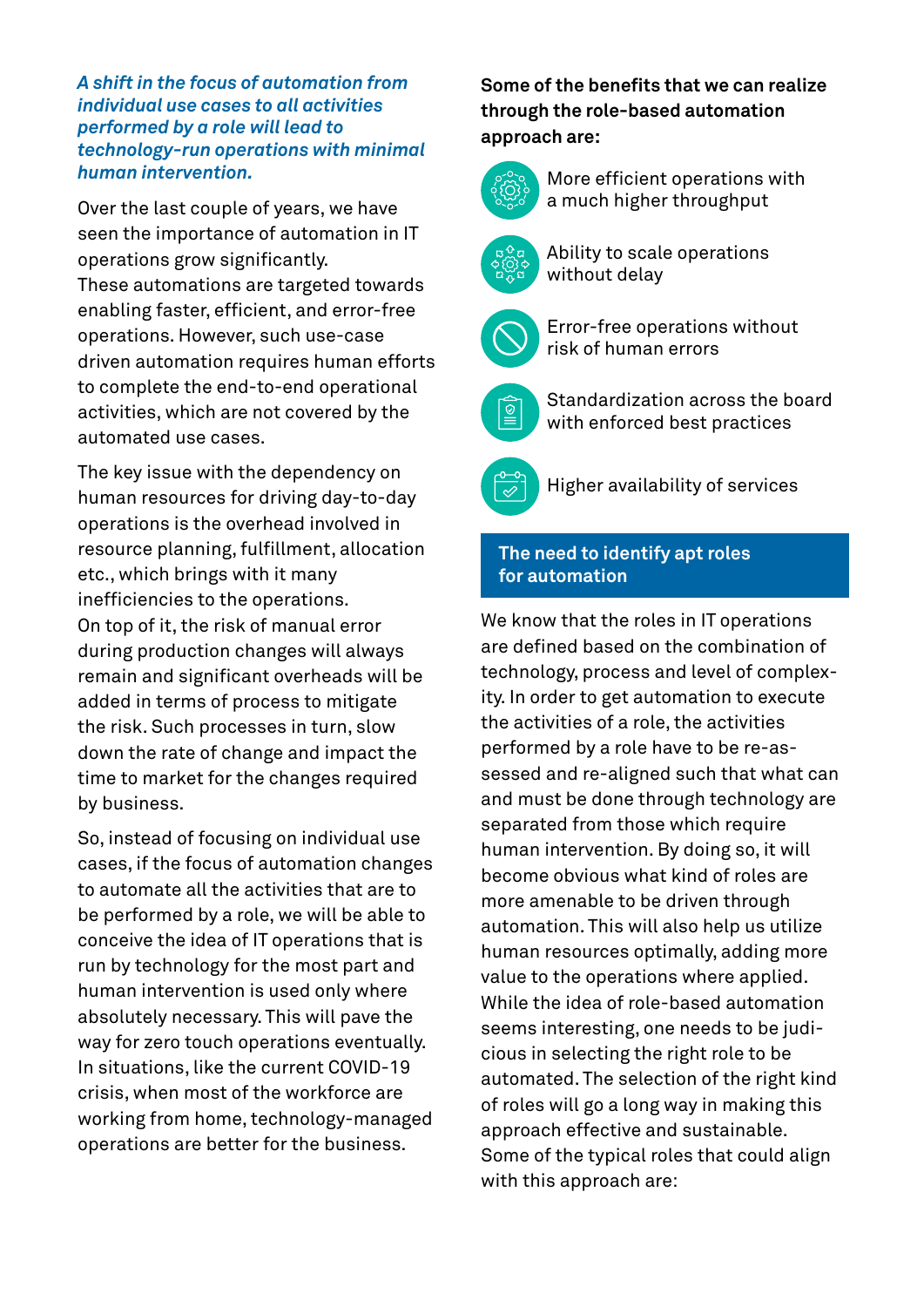#### **Infrastructure tower operations**

Multiple towers make up the infrastructure operations. These towers, be it within data center, network, cloud etc., have many roles defined which fit well with this approach. These become the first area of choice to create role-based automation

#### **Standard software platform operations**

Standard enterprise software platforms with respect to ERPs, CRMs, ecommerce etc., have many roles that are aligned to this approach. Standard operational activities are performed in each of these areas that can be transformed into an automated process.

#### **Domain specific operations**

There are multiple roles in every domain that have standard operating procedures that leverage technology for e.g. in manufacturing, the production process is managed through various technologies and there are human resources deployed to manage the same using these technologies. Such roles are mostly amenable to the idea of rolebased automation.

#### **Infrastructure tower operations**

## **Step1: Identify activities of a role**

One can follow the process shown in Figure 1 to come up with the list of activities to be included as part of the identified role.



*Figure 1: Process to identify activities of a role*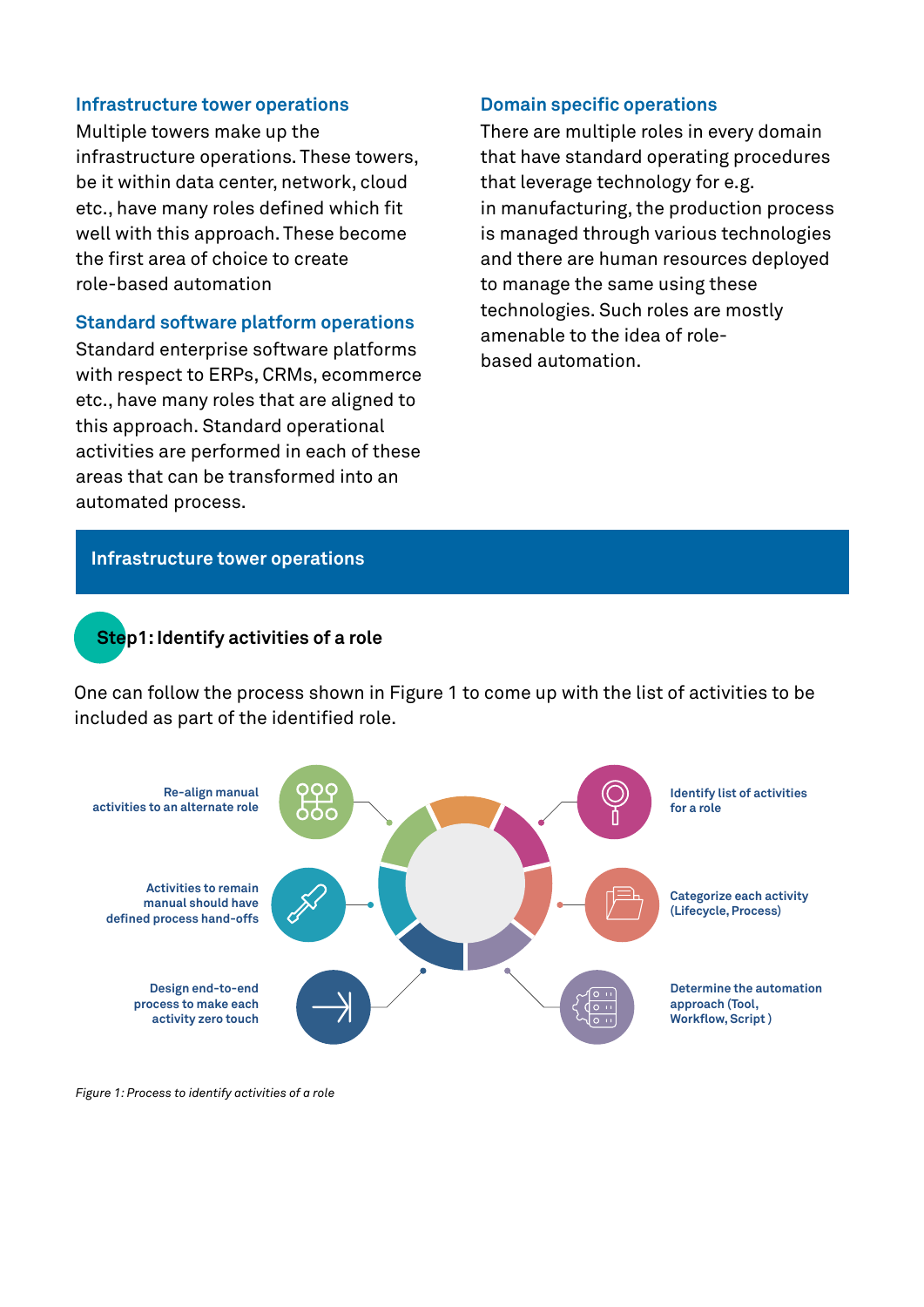# **Step 2: Create a solution blueprint**

Once the activities are identified, the tools and technologies required to accomplish automation of the activities must be defined to create a solution blueprint.

The solution blueprint will provide the system architecture of how the various tools involved are integrated and what kind of technologies will be used to execute the processes involving the identified activities. Figure 2 shows an illustration of a solution blueprint for a Wintel L1 Admin role.



*Figure 2: Illustration of a solution blueprint for a Wintel L1 Admin role*

- 1. Maximize monitoring capability by introducing custom probes if required
- 2. Cross-domain event suppression and correlation to eliminate redundant alerts. Alert enrichment.
- 3. Accurate CMDB with CI relationships auto-discovered / auto-updated
- 4. Incident creation and classification. Service request management
- 5. Form-based service request catalog for self-service capabilities to end-users
- 6. Orchestrator to trigger appropriate work flows to resolve tickets, run jobs at scheduled intervals, Integrate with target servers through established protocols, integrate with other tools to transfer data or trigger activities
- 7. Operational dashboards using system and process data
- 8. Patch management tool to manage patching related activities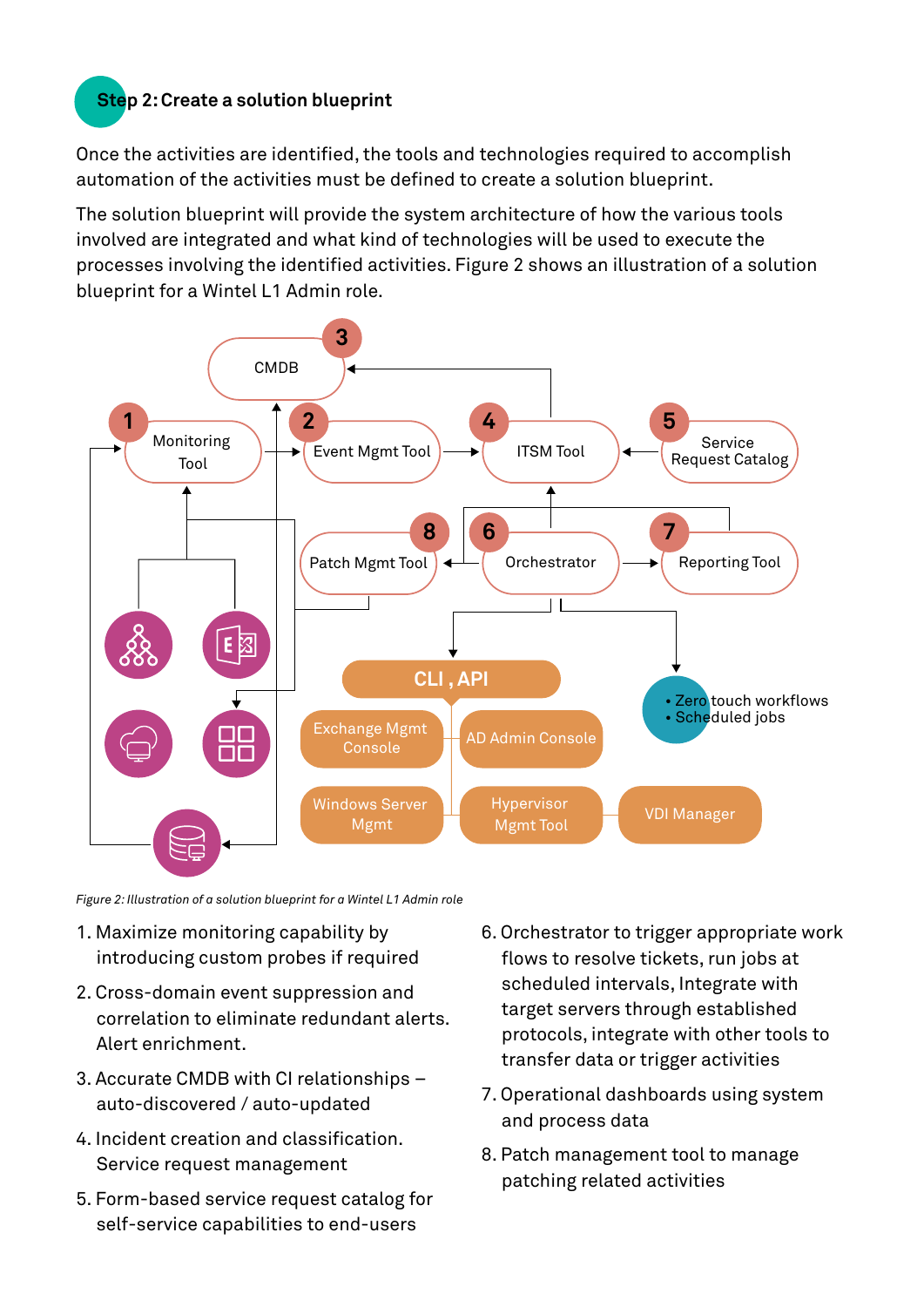# **Step 3: Create a solution package**

Once the solution blueprint is created, build the solutions for each identified activity that works using the apt tools and technologies and executes the activity end-to-end without any human intervention. These solutions can be bundled together as a logical group that can be deployed as a package. Such solution packages can help in faster deployment and effective utilization of the solution. The bundling of the solutions can be done for each technology, either based on the process the solutions are part of, or based on the service lifecycle stage of the activities.

Figure 3 shows the various groups created for the Wintel L1 Admin role. The packages are created accordingly.



## **How to implement role-based automation**

When it comes to implementing role-based automation, we need to be cognizant of the fact that the current landscape in the enterprise may not be fully ready to take up this journey. The enterprise has to go through a transformation to be ready for the future operational model comprising of a combination of human and digital personnel. This will start with change in the mindset of the team on the ground to trust that tools and automation can do what humans do. It would help to have a tested framework to follow to take the enterprise through this journey. The approach to be followed in implementing role-based automation is given in Figure 4.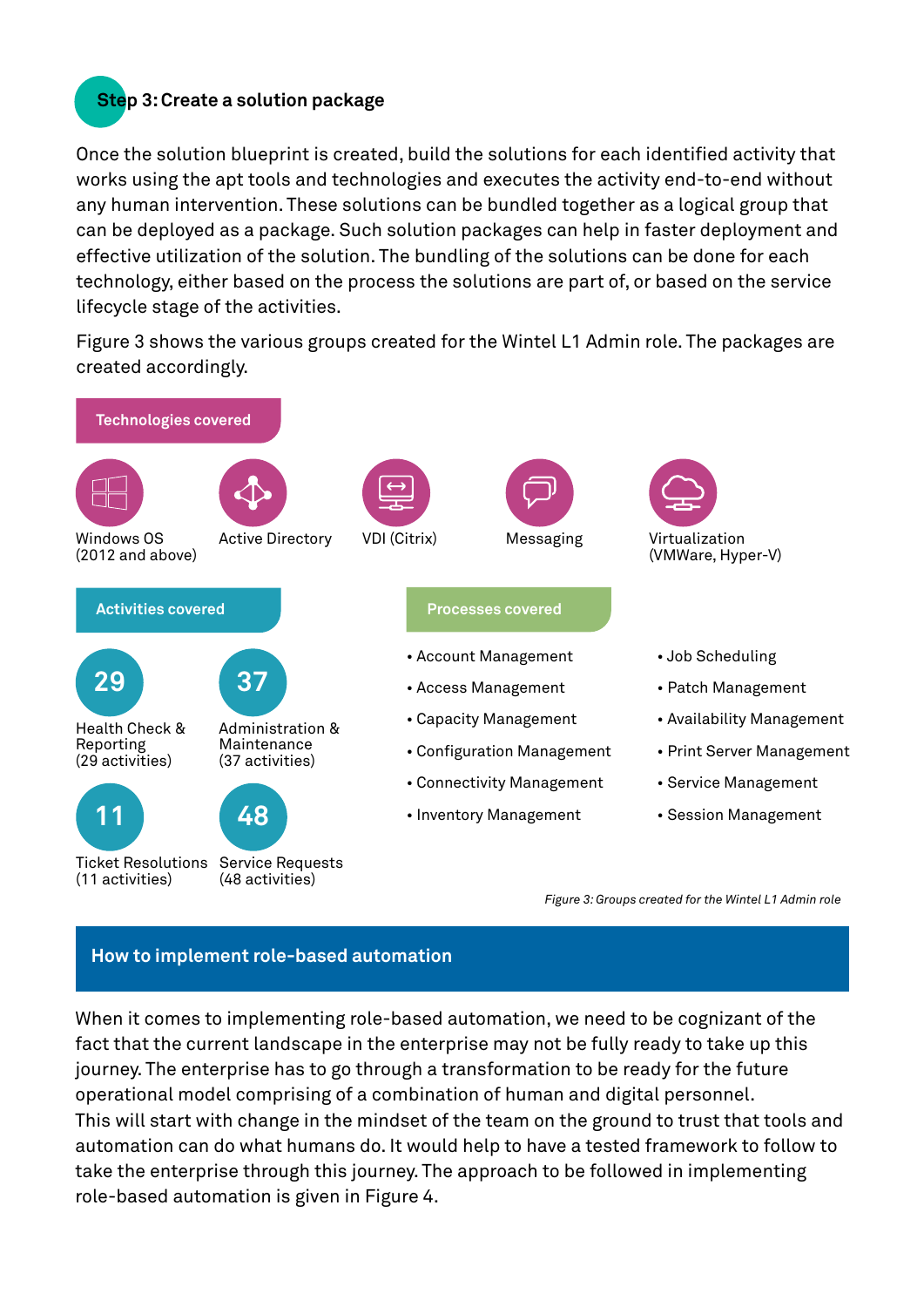| Assess the landscape<br>and identify gaps in the tools       | Map the solution packages<br>to scope and identify activities<br>not covered |                                                                             | Realign role definitions<br>to segregate activities<br>that remain Manual |     |
|--------------------------------------------------------------|------------------------------------------------------------------------------|-----------------------------------------------------------------------------|---------------------------------------------------------------------------|-----|
| Present the solutions to<br>stakeholders for approval        | Design the deployment<br>strategy for the solutions                          |                                                                             | Develpo solution for<br>the gaps identified                               |     |
| Deploy the package<br>solution and customize<br>as necessary | Validate the soultions<br>are working correctly<br>in UAT                    | Go live with soulions<br>are signed of in UAT.<br>(can be done iterativelt) |                                                                           | End |

*Figure 4: Approach to implement role-based automation*

The most crucial part of this is to assess the technology landscape and identify the gaps that need to be covered for effective automation of the role. Addressing the gaps becomes an integral part of the implementation and has to be completed before implementing the automation. In order to do this, it is important to get all the stakeholders onboarded to the idea and work with them to make this happen.

## **Resilient future of operations with automation**

As we move into the digital era, it is imperative that the dependency on tools and automation increases to keep the operations running. Adopting the approach of creating role-based automation and transforming the operations team to include digital personnel along with human personnel will help enterprises move towards this future state of operations with greater confidence. Human intelligence will continue to play a significant role in running operations by adding value in improving the performance through effective utilization of tools and automation.

## **About the Author**

**Anuj Bhalla, Senior Vice President & Global Delivery Head Global Delivery Enablement, Wipro Ltd**

Anuj is a customer-centric leader with a passion for excellence and unrelenting focus on rapid execution. He has over two decades of experience across Business Development, Practice Development, IT Strategy, Transformation, and Pre-Sales & Delivery for verticals such as Hybrid Cloud, Open Source/OpenStack and IoT.